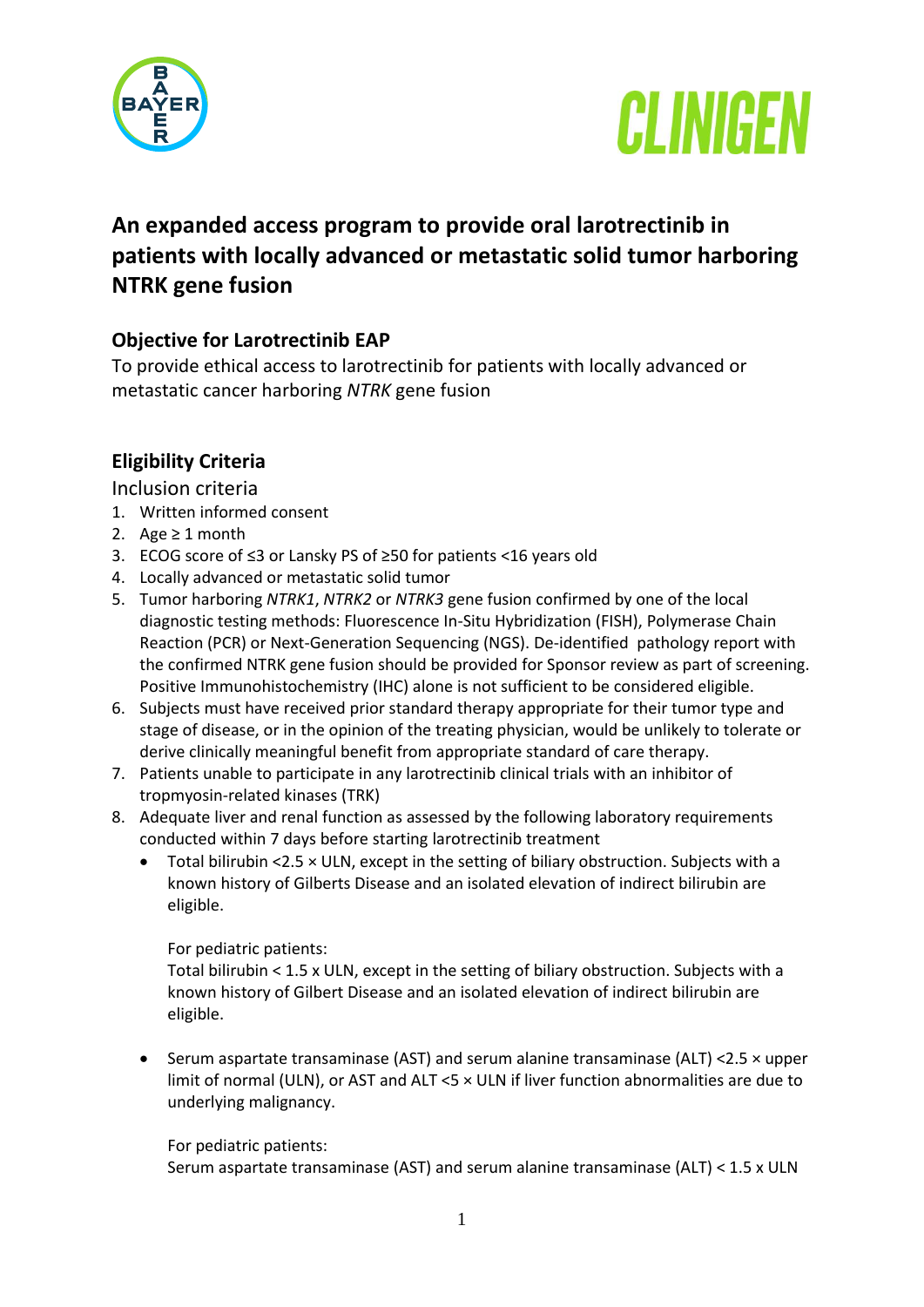



 Serum creatinine <2.0 × ULN OR an estimated glomerular filtration rate ≥30 mL/minute using the Cockroft-Gault formula

> (140-age) x body weight (kg) x 0.85 (if female) Serum creatinine (mg/dl) x 72

with either result acceptable for enrollment.

Or, for pediatric patients

Estimated glomerular filtration rate ≥30 mL/minute/1.73 m2 based on local institutional practice for determination OR a serum creatinine at or below that based on age/gender as follows with either result acceptable for enrollment (Table Below):

| Age                  | <b>Maximum Serum Creatinine</b><br>(mg/dL) |               | <b>Maximum Serum Creatinine</b><br>$(\mu \text{mol/L})$ |               |
|----------------------|--------------------------------------------|---------------|---------------------------------------------------------|---------------|
|                      | <b>Male</b>                                | <b>Female</b> | <b>Male</b>                                             | <b>Female</b> |
| 1 mth to $<$ 6 mths  | 0.4                                        | 0.4           | 35                                                      | 35            |
| 6 mths to $<$ 1 year | 0.5                                        | 0.5           | 44                                                      | 44            |
| 1 to $<$ 2 years     | 0.6                                        | 0.6           | 53                                                      | 53            |
| 2 to $<6$ years      | 0.8                                        | 0.8           | 71                                                      | 71            |
| $6$ to $<$ 10 years  | 1                                          | $\mathbf{1}$  | 88                                                      | 88            |
| 10 to $<$ 13 years   | 1.2                                        | 1.2           | 106                                                     | 106           |
| 13 to $<$ 16 years   | 1.5                                        | 1.4           | 132                                                     | 124           |
| $\geq$ 16 years      | 1.7                                        | 1.4           | 150                                                     | 124           |

#### **Table Estimated glomerular filtration rate based on age and gender**

9. Women of childbearing potential (WOCBP) and fertile men must agree to use adequate contraception when sexually active until at least 1 month after the last drug administration. The treating physician or a designated associate is requested to advise the patient how to achieve highly effective birth control.

### **Non-eligibility criteria**

Patients who meet any of the following criteria are not allowed to receive Larotrectinib: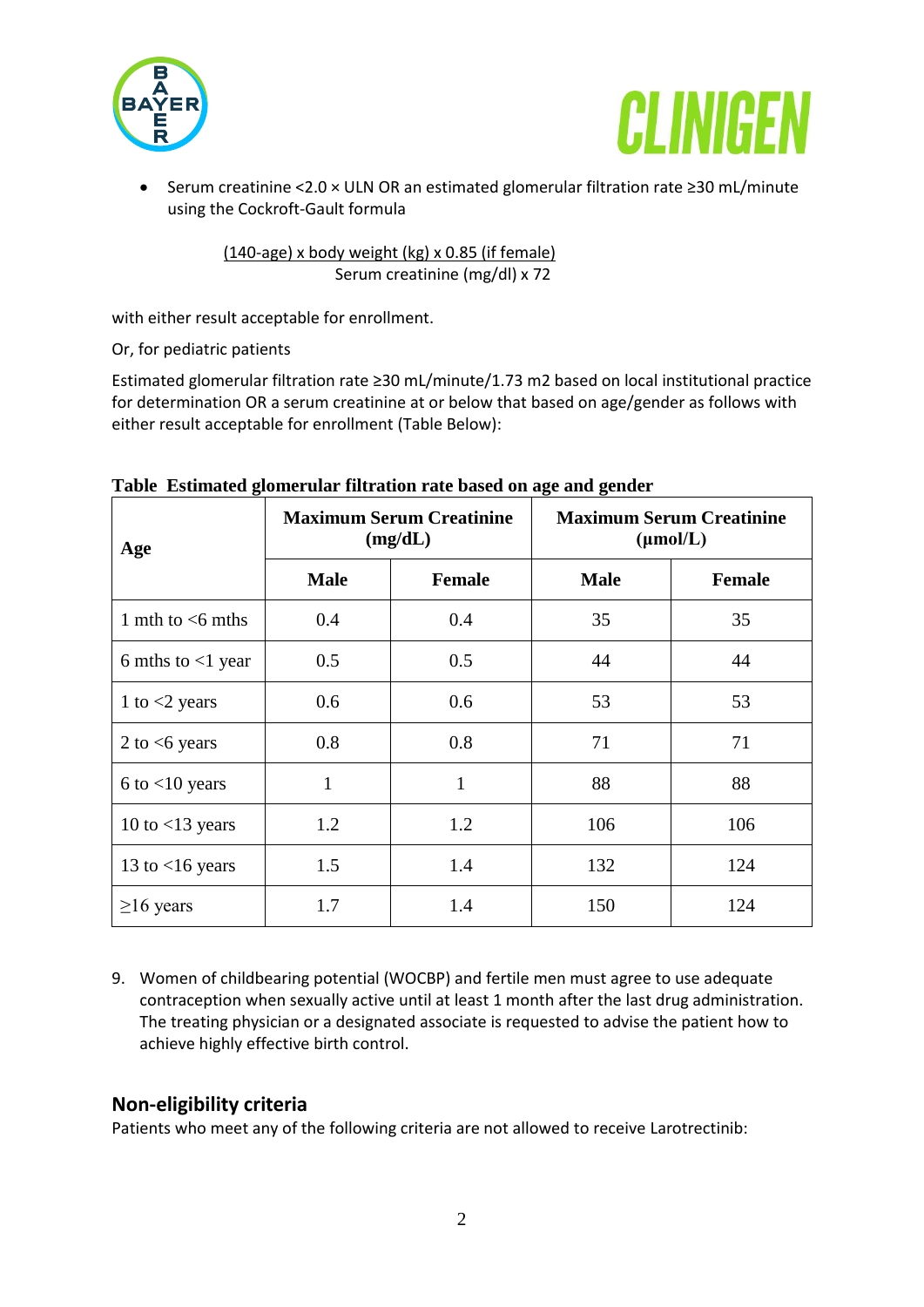



- 1. Investigational agent or anticancer therapy within 2 weeks prior to planned start of larotrectinib or 5 half-lives, whichever is shorter, and without recovery of clinically significant toxicities from that therapy.
- 2. Prior progression while receiving approved or investigational tyrosine kinase inhibitors targeting TRK. Subjects who received less than 28 days of treatment and discontinued because of intolerance or toxicity are eligible.
- 3. Symptomatic or unstable brain metastases. (Note: patients with asymptomatic brain metastases are eligible to participate). Patients with primary CNS tumors are eligible.
- 4. Active uncontrolled systemic bacterial, viral, or fungal infection, unstable cardiovascular disease or other systemic disease that would limit compliance with study procedures.
- 5. Inability to discontinue treatment with a strong CYP3A4 inhibitor or inducer prior to start of treatment initiation.
- 6. Pregnancy or lactation.

# **Dose Modifications for Adverse Reactions**

For Grade 3 or 4 adverse reactions:

- Withhold VITRAKVI until adverse reaction resolves or improves to baseline or Grade 1. Resume at the next dosage modification if resolution occurs within 4 weeks.
- Permanently discontinue VITRAKVI if an adverse reaction does not resolve within 4 weeks.

| <b>Dosage Modification</b> | <b>Adult and</b><br><b>Pediatric Patients with Body</b><br>Surface Area of at Least 1.0 m <sup>2</sup> | <b>Pediatric Patients with Body</b><br>Surface Area Less Than 1.0 m <sup>2</sup> |
|----------------------------|--------------------------------------------------------------------------------------------------------|----------------------------------------------------------------------------------|
| <b>First</b>               | 75 mg orally twice daily                                                                               | 75 mg/m <sup>2</sup> orally twice daily                                          |
| Second                     | 50 mg orally twice daily                                                                               | 50 mg/m <sup>2</sup> orally twice daily                                          |
| <b>Third</b>               | 100 mg orally once daily                                                                               | 25 mg/m <sup>2</sup> orally twice daily                                          |

#### **Recommended Dosage Modifications for VITRAKVI for Adverse Reactions**

Permanently discontinue VITRAKVI in patients who are unable to tolerate VITRAKVI after three dose modifications.

# **Safety Reporting**

### **What will be reported?**

Bayer Pharmaceuticals and Clinigen will comply with pharmacovigilance legislation which includes the collection and reporting of all Adverse Events (SAEs/AEs) and other safety related information (OSRI) to all relevant regulatory authorities (where required). The prescribing Physician must follow all applicable national pharmacovigilance regulations and inform local competent authority(ies) of the Adverse Event and OSRI, where applicable.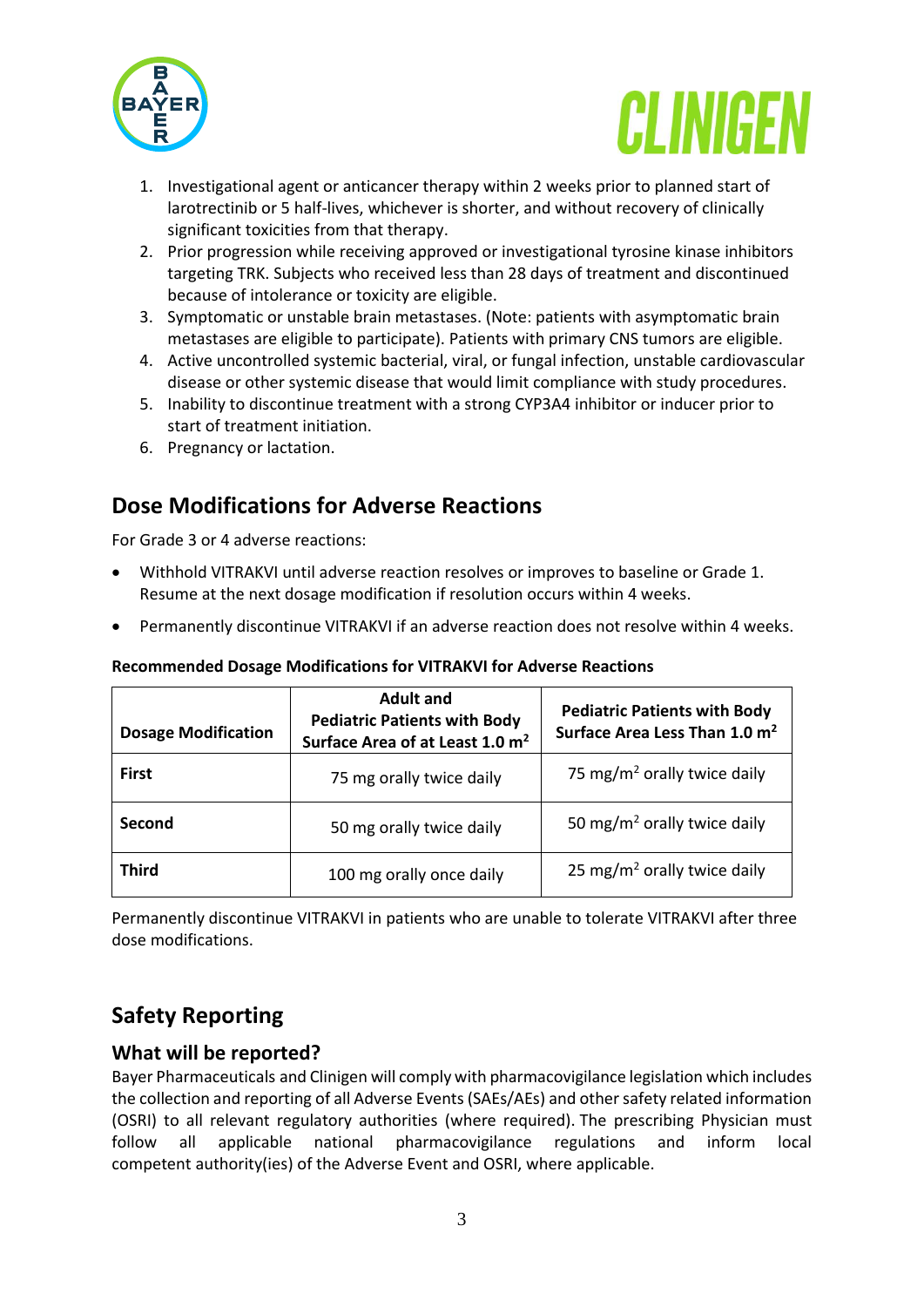



### **How will safety be reported?**

Details of the SAEs/AEs/OSRI must be submitted to CLINIGEN via its RWD Platform. Link of the Platform will be provided.

- All SAEs regardless of causality must be reported within one business day of awareness. A paper SAE form will be available through Clinigen's Medicine Access in the case the RWD platform is unavailable.
- All AEs regardless of causality must be reported in the Adverse Event page in the RWD Platform
- OSRI must be reported to country or local regulatory authorities where required

## **Optional Real-World Data Collection**

#### **What is Real World Data?**

Real-World Data (RWD) can be considered as data routinely captured as part of standard clinical practice. Bayer would like to collect certain RWD from physicians for their patients receiving Larotrectinib as part of the Expanded Access Program (EAP). As part of the EAP, it is appropriate for manufacturers of the treatment to ask physicians to provide certain RWD that may be useful to understand the patient response to treatment if local regulations permit. The following data points will be collected:

| <b>Visit type</b>                                                                                      | To be collected                                                                                                                                                                                                                                                                                           |
|--------------------------------------------------------------------------------------------------------|-----------------------------------------------------------------------------------------------------------------------------------------------------------------------------------------------------------------------------------------------------------------------------------------------------------|
| <b>Baseline Visit</b>                                                                                  | Demography<br>Medical/Cancer history: ECOG/Lansky score<br>$\bullet$<br>Treatment history: prior anti-cancer treatment and<br>concomitant medication<br>Tumour characteristics<br>• NTRK gene fusion results<br>• Prior to Larotrectinib $1st$ dose: vital signs, physical<br>examination, lab assessment |
| <b>Treatment Visit</b>                                                                                 | Vital signs<br>٠<br>Brief physical examination/ECOG<br>$\bullet$<br>Larotectinib dosing<br>$\bullet$<br>Lab assessment<br>Adverse events<br>Concomitant medication                                                                                                                                        |
| <b>Larotrectinib Treatment</b><br>Discontinuation/safety<br>follow up $(+ 30$ days<br>after last dose) | Reason for discontinuation<br>$\bullet$<br>Anti-cancer treatment post-larotrectinib<br>$\bullet$<br>Adverse events<br>$\bullet$<br>Concomitant medication                                                                                                                                                 |